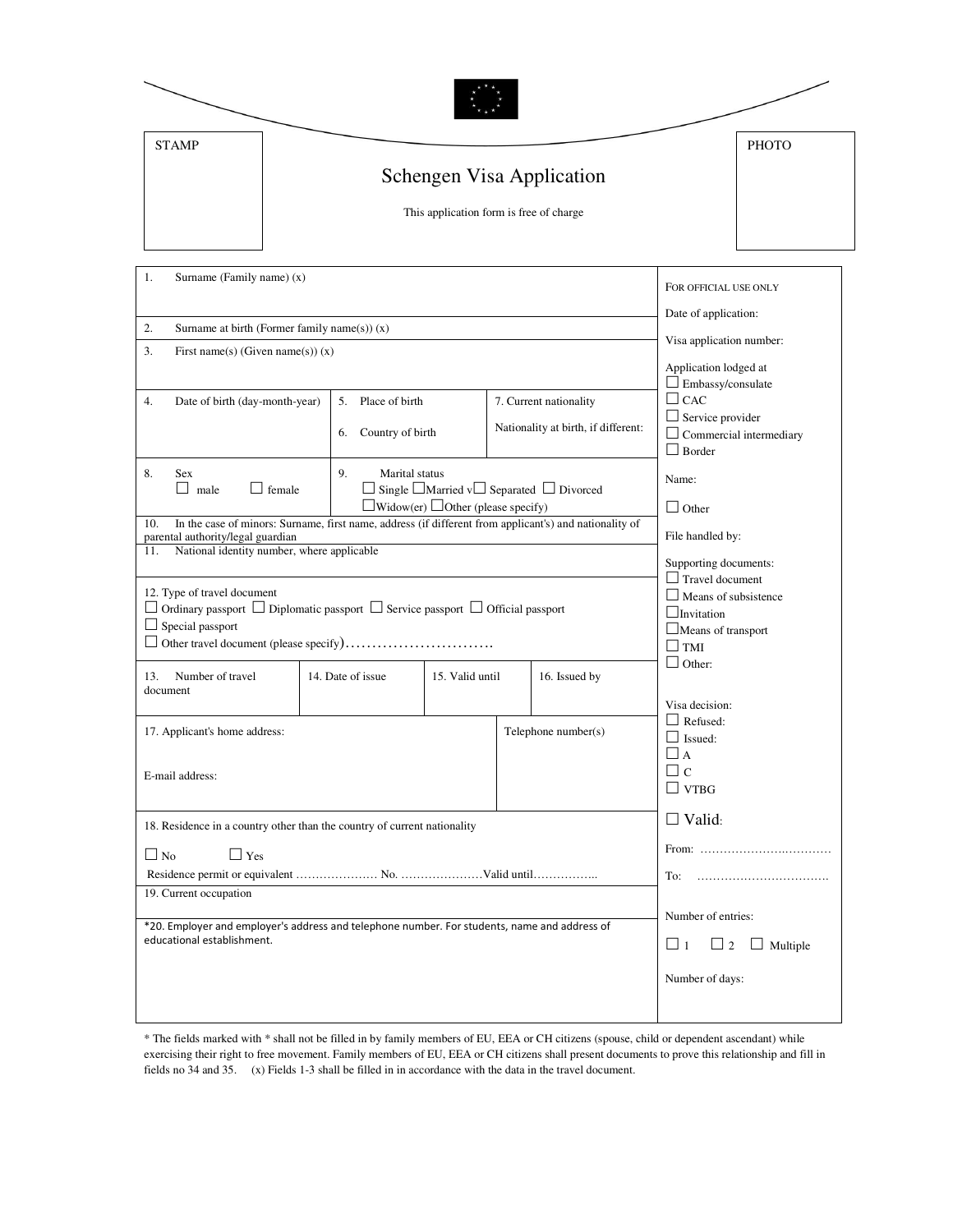| 21. Main purpose(s) of the journey:<br>$\Box$ Tourism<br>$\Box$ Business<br>$\Box$ Visiting family or friends<br>$\Box$ Cultural<br>$\Box$ Sports<br>$\Box$ Official visit                                                                      |                                                                                                                                          |                               |                 |                                                                            |  |  |
|-------------------------------------------------------------------------------------------------------------------------------------------------------------------------------------------------------------------------------------------------|------------------------------------------------------------------------------------------------------------------------------------------|-------------------------------|-----------------|----------------------------------------------------------------------------|--|--|
| <b>Medical reasons</b>                                                                                                                                                                                                                          |                                                                                                                                          |                               |                 |                                                                            |  |  |
| $\Box$ Transit $\Box$ Airport transit<br>$\Box$ Study                                                                                                                                                                                           |                                                                                                                                          | $\Box$ Other (please specify) |                 |                                                                            |  |  |
| 22. Member State(s) of destination<br>23. Member State of first entry                                                                                                                                                                           |                                                                                                                                          |                               |                 |                                                                            |  |  |
| 24. Number of entries requested                                                                                                                                                                                                                 |                                                                                                                                          |                               |                 | 25. Duration of the intended stay or transit                               |  |  |
| $\Box$ Single entry<br>$\Box$ Two entries                                                                                                                                                                                                       | $\Box$ Multiple entries                                                                                                                  | Indicate number of days       |                 |                                                                            |  |  |
| 26. Schengen visas issued during the past three years $\Box$ No                                                                                                                                                                                 |                                                                                                                                          |                               |                 |                                                                            |  |  |
| 27. Fingerprints collected previously for the purpose of applying for a Schengen visa                                                                                                                                                           |                                                                                                                                          |                               |                 |                                                                            |  |  |
| $\Box$ Yes.<br>$\Box$ No                                                                                                                                                                                                                        |                                                                                                                                          |                               |                 |                                                                            |  |  |
| 28. Entry permit for the final country of destination, where applicable                                                                                                                                                                         |                                                                                                                                          |                               |                 |                                                                            |  |  |
|                                                                                                                                                                                                                                                 | 29. Intended date of arrival in the Schengen area<br>30. Intended date of departure from the Schengen area                               |                               |                 |                                                                            |  |  |
| * 31. Surname and first name of the inviting person(s) in the Member State(s). If not applicable, name of hotel(s) or temporary<br>accommodation(s) in the Member State(s)<br>Address of inviting person(s)/hotel(s)/temporary accommodation(s) |                                                                                                                                          |                               |                 |                                                                            |  |  |
| Email address:                                                                                                                                                                                                                                  |                                                                                                                                          |                               | Telephone nr:   |                                                                            |  |  |
| *32. Surname, first name, address, telephone, telefax, and e-mail address of contact person in company/organisation                                                                                                                             |                                                                                                                                          |                               |                 |                                                                            |  |  |
|                                                                                                                                                                                                                                                 |                                                                                                                                          |                               |                 |                                                                            |  |  |
| *33. Cost of travelling and living during the applicant's stay is covered                                                                                                                                                                       |                                                                                                                                          |                               |                 |                                                                            |  |  |
| $\Box$ by the applicant himself/herself                                                                                                                                                                                                         | $\Box$ by a sponsor (host, company, organisation), please specify:<br>$\Box$ referred to in field 31 or 32 $\Box$ other (please specify) |                               |                 |                                                                            |  |  |
| Means of support<br>Means of support                                                                                                                                                                                                            |                                                                                                                                          |                               |                 |                                                                            |  |  |
| $\Box$ Cash<br>$\Box$ Traveller's cheques                                                                                                                                                                                                       | $\Box$ Cash<br>Accommodation provided                                                                                                    |                               |                 |                                                                            |  |  |
| $\Box$ Credit card                                                                                                                                                                                                                              | $\Box$ All expenses covered during the stay                                                                                              |                               |                 |                                                                            |  |  |
| $\Box$ Pre-paid accommodation                                                                                                                                                                                                                   | $\Box$ Pre-paid transport                                                                                                                |                               |                 |                                                                            |  |  |
| $\Box$ Pre-paid transport                                                                                                                                                                                                                       |                                                                                                                                          | $\Box$ Other (please specify) |                 |                                                                            |  |  |
| Other (please specify)                                                                                                                                                                                                                          |                                                                                                                                          |                               |                 |                                                                            |  |  |
| 34. Personal data of the family member who is an EU, EEA or CH citizen<br>First name $(s)$<br>Surname                                                                                                                                           |                                                                                                                                          |                               |                 |                                                                            |  |  |
| Date of birth                                                                                                                                                                                                                                   |                                                                                                                                          | Nationality                   |                 | Number of travel document or ID card                                       |  |  |
| 35. Family relationship with an EU, EEA or CH citizen                                                                                                                                                                                           |                                                                                                                                          |                               |                 |                                                                            |  |  |
| spouse<br>ப                                                                                                                                                                                                                                     | $\Box$ child                                                                                                                             |                               | grandchild<br>ப | dependent ascendant                                                        |  |  |
| 36. Place and date                                                                                                                                                                                                                              |                                                                                                                                          |                               |                 | 37. Signature (for minors, signature of parental authority/legal guardian) |  |  |

\* The fields marked with \* shall not be filled in by family members of EU, EEA or CH citizens (spouse, child or dependent ascendant) while exercising their right to free movement. Family members of EU, EEA or CH citizens shall present documents to prove this relationship and fill in fields no 34 and 35.